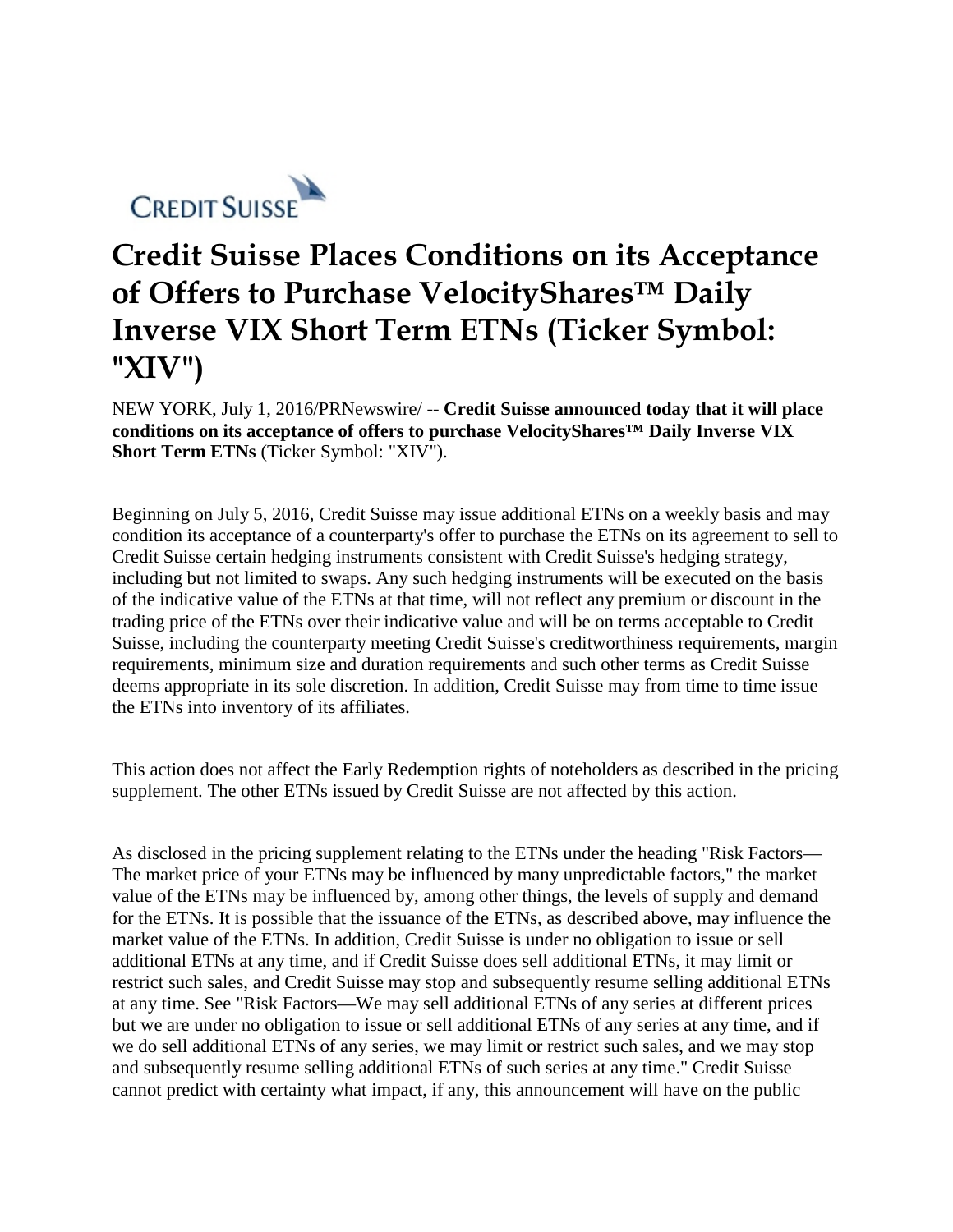trading price of the ETNs. Investors are cautioned that paying a premium purchase price over the indicative value of the ETNs could lead to significant losses in the event the investor sells such ETNs at a time when the premium is no longer present in the market place or the ETNs are accelerated (including at our option), in which case investors will receive a cash payment in an amount equal to the closing indicative value on the accelerated valuation date.

The pricing supplement relating to the ETNs can be found on EDGAR, the SEC website at: [www.sec.gov.](javascript:void(0))

## **Credit Suisse ETNs**

Telephone +1 800 320 1225, [ETN.Desk@credit-suisse.com](javascript:void(0))

The ETNs may not be suitable for all investors and should be purchased only by knowledgeable investors who understand the potential consequences of investing in the ETNs. The ETNs are subject to the credit risk of Credit Suisse. You may receive less, and possibly significantly less, than the principal amount of your investment at maturity or upon repurchase or sale. Coupon payments on the ETNs will vary and could be zero. There is no actual portfolio of assets in which any investor in the ETNs has any ownership or other interest. Investors in the ETNs do not have voting rights, distribution rights or other rights with respect to the assets included in the tracked indices. An investment in the ETNs involves significant risks. For further information regarding risks, please see the section entitled "Risk Factors" in the applicable pricing supplement.

## **Credit Suisse AG**

Credit Suisse AG is one of the world's leading financial services providers and is part of the Credit Suisse group of companies (referred to here as 'Credit Suisse'). As an integrated bank, Credit Suisse offers clients its combined expertise in the areas of private banking, investment banking and asset management. Credit Suisse provides advisory services, comprehensive solutions and innovative products to companies, institutional clients and high-net-worth private clients globally, as well as to retail clients inSwitzerland. Credit Suisse is headquartered in Zurich and operates in over 50 countries worldwide. The group employs approximately 47,760 people. The registered shares (CSGN) of Credit Suisse's parent company, Credit Suisse Group AG, are listed in Switzerland and, in the form of American Depositary Shares (CS), in New York. Further information about Credit Suisse can be found at [www.credit-suisse.com.](javascript:void(0))

Credit Suisse has filed a registration statement (including a prospectus) with the Securities and Exchange Commission, or SEC, for the offering to which this press release relates. Before you invest, you should read the applicable Pricing Supplement, the Prospectus Supplement dated May 4, 2015 and the Prospectus dated May 4, 2015 that Credit Suisse has filed with the SEC for more complete information about Credit Suisse and this offering. You may obtain these documents without cost by visiting EDGAR on the SEC website at [www.sec.gov.](javascript:void(0)) Alternatively, Credit Suisse or any agent or any dealer participating in this offering will arrange to send you the